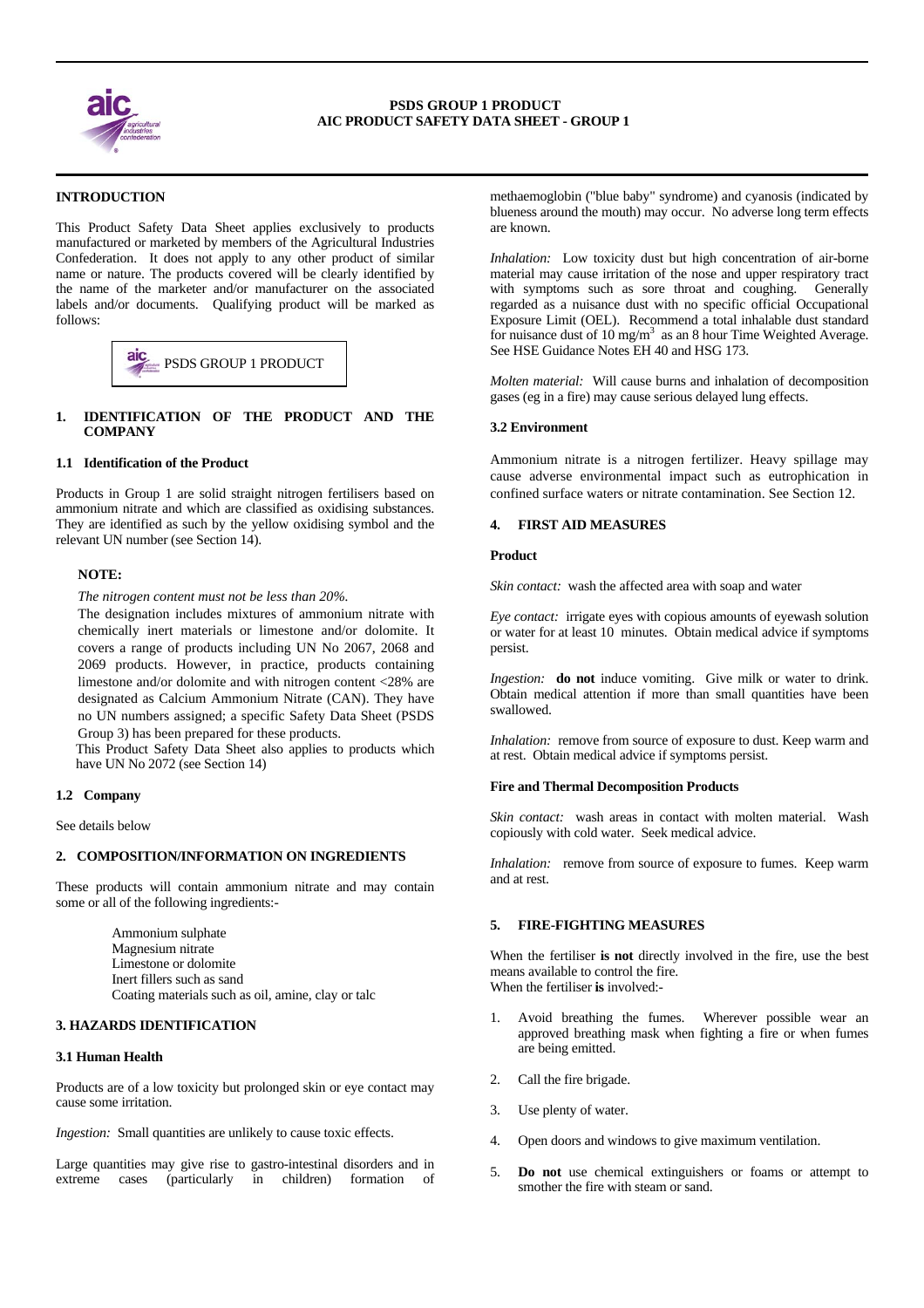6. **Do not** allow molten fertiliser to run into drains.

If safe to do so prevent the contamination of the fertiliser by oil and other combustible materials. If water containing the fertiliser enters any drain or water course, inform the appropriate water authorities immediately.

Note also first aid precautions (4).

#### **6. ACCIDENTAL RELEASE MEASURES**

Clean up spillage promptly. Sweep up and place in a clean appropriately labelled container. Do not allow to mix with sawdust and other combustible or organic substances.

## **7. HANDLING AND STORAGE**

*7.1 Handling:* Avoid excessive generation of dust. Avoid contamination by materials such as diesel oil, grease and other combustible materials. Avoid unnecessary exposure to the atmosphere to prevent moisture pick-up.

*7.2 Storage:* The basic requirements are the avoidance of involvement in a fire and contamination. Locate away from sources of heat, fire or explosion. Keep away from combustible materials and chemical substances taking particular care on farms to ensure that it is not stored near hay, grain, diesel, etc. Ensure high standard of house-keeping in the storage areas. **Do not** permit smoking or the use of naked lights in the storage area. Restrict stack size to 300 tonnes at non-manufacturing sites and keep 1 metre distance between stacks. Buildings used for storage should be dry and well ventilated, stacks therein should be at least 1 metre from walls, eaves and beams. Further guidance is given in HSE Guidance IND(G)230L.

# **8. EXPOSURE CONTROL/PERSONAL PROTECTION**

# **8.1 Occupational exposure limits**

No specific official limits

ACGIH recommended value (1995-1996) for inhalable particulate: TLV/TWA  $10$ mg/m<sup>3</sup>.

# **8.2 Precautionary and engineering measures**

Avoid high dust concentration and provide ventilation where necessary.

#### **8.3 Personal Protection**

Wear suitable gloves when handling the product over long periods. Use suitable dust respirator if dust concentration is high.

After handling product, wash hands and observe good hygiene practice.

### **9. PHYSICAL AND CHEMICAL PROPERTIES**

| Appearance           | White or off-white granules or prills unless        |  |  |
|----------------------|-----------------------------------------------------|--|--|
|                      | deliberately coloured during manufacture.           |  |  |
| Odour                | Odourless.                                          |  |  |
| pH water solution    | $>4.5$ .                                            |  |  |
| (100g/l)             |                                                     |  |  |
| Melting point        | $160-170^{\circ}$ C depending on moisture content.  |  |  |
| Boiling point        | $>$ 210 $\degree$ C (decomposes).                   |  |  |
| Explosive properties | Not explosive as per EEC test A14 (67/548/EEC).     |  |  |
|                      | The fertilizer has a high resistance to detonation. |  |  |
|                      | This resistance is decreased by the presence        |  |  |
|                      | of contaminants and/or high temperatures.           |  |  |
|                      | Heating under strong confinement (e.g. in           |  |  |
|                      | tubes or drains) may lead to a violent reaction     |  |  |
|                      | or explosion especially if there is contamination   |  |  |
|                      |                                                     |  |  |

|                      | by some of the substances mentioned under         |
|----------------------|---------------------------------------------------|
|                      | Section 10.3.                                     |
| Oxidizing properties | Can support combustion and oxidize.               |
|                      | Not classified as an oxidizing material according |
|                      | to Directive 67/548/EEC and test A17.             |
| Bulk density         | Normally between 900-1100 $\text{kg/m}^3$         |
| Solubility in water  | Pure ammonium nitrate:                            |
|                      | 1900g/l of water at $20^{\circ}$ C.               |
|                      | Hygroscopic - readily picks up moisture from the  |
|                      | air.                                              |

# **10. STABILITY AND REACTIVITY**

Stable under normal storage and handling conditions. Oxidising agent therefore can enhance the combustion of combustible materials. Liberates ammonia when in contact with alkalies eg Caustic Soda, Soda Ash.

Not itself combustible. Melts and decomposes when heated strongly with molten material starting to form between 160 - 165°C. On decomposition gives off water vapour and toxic fumes which may contain oxides of nitrogen and ammonia. Decomposition is accelerated by a number of substances such as acids; carbonaceous materials; chromates; zinc, copper and their alloys; chlorates and reducing agents.

Has a high resistance to detonation. This resistance is decreased by a number of factors such as the presence of contaminants and/or high temperature. Heating under strong confinement (eg in tubes or drains) may lead to a violent reaction or explosion, especially if there is contamination by substances mentioned above.

**Do not** weld or apply heat to equipment or plant which may have contained the fertiliser without first washing thoroughly to remove **all** fertiliser.

#### **TOXICOLOGICAL INFORMATION**

#### **11.1 General**

Ammonium nitrate itself is basically harmless when handled correctly. When heated it can give off toxic gases. See Section 3.1.

#### **11.2 Toxicity Data**

LD50 (oral, rat)  $>$  2000mg/kg May cause methæmoglobinæmia See Section 3.1.

# **12. ECOLOGICAL INFORMATION**

#### **12.1 Mobility**

Very soluble in water. The nitrate ion is mobile. The ammonium ion is adsorbed by soil.

# **12.2 Persistence/Degradability**

The nitrate ion is the predominant form of plant nutrition. It follows the natural nitrification/denitrification cycle to give nitrogen.

## **12.3 Bio-accumulation**

The product does not show any bio-accumulation phenomena.

#### **12.4 Ecotoxicity**

Low toxicity to aquatic life. TLM 96 between 10-100ppm.